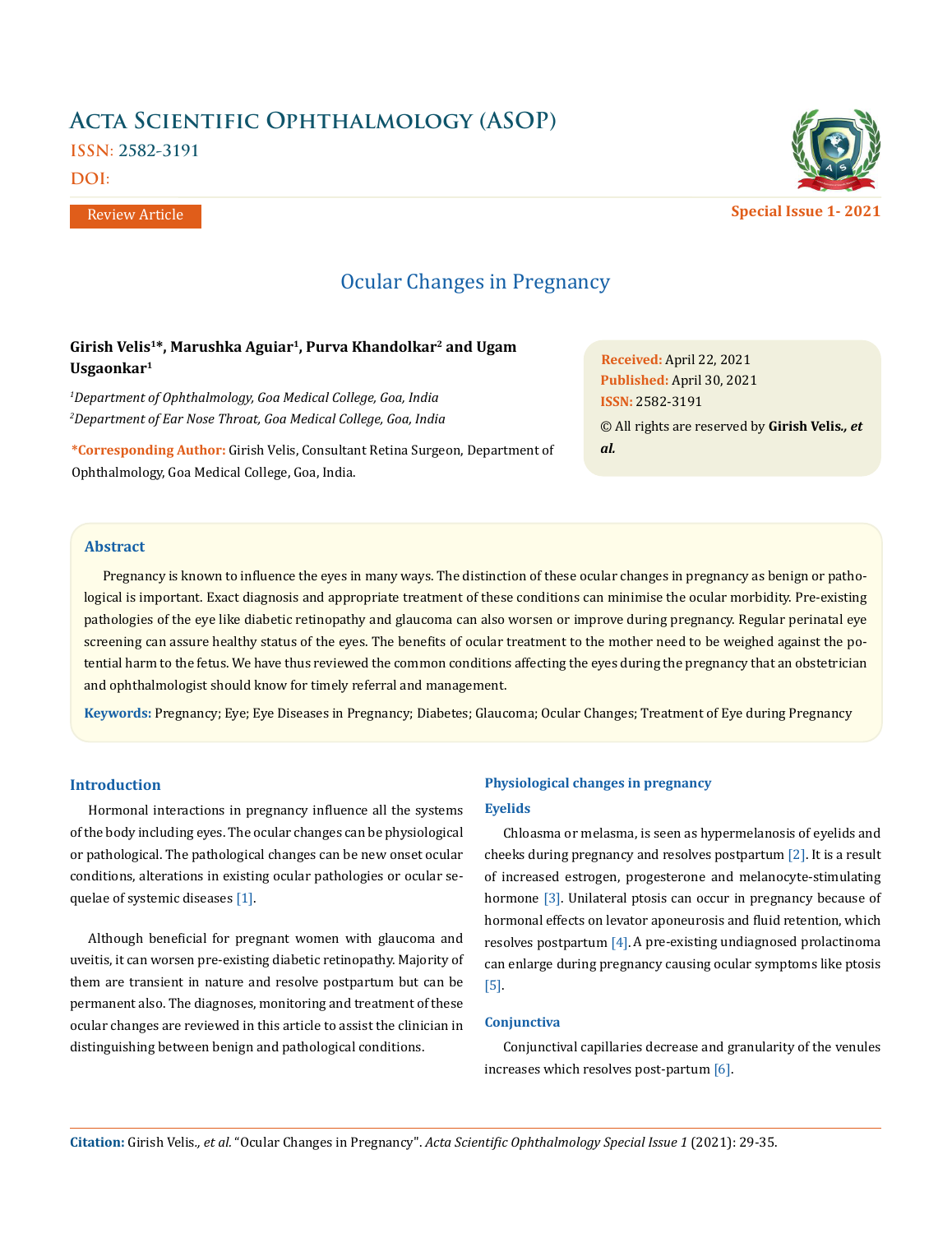#### **Cornea**

Corneal curvature and thickness increases in the second and third trimesters of pregnancy. It is most likely due to water retention and usually returns to normal with delivery [7]. Thus refraction is unstable during pregnancy and new eyeglass or contact lens prescription should be avoided during pregnancy. Also, refractive surgery is better postponed till stability is achieved. Some studies, however, have demonstrated progression of keratoconus during pregnancy which persists even after delivery [8]. Corneal sensitivity decreases in pregnancy. Pregnancy causes dry eyes due to increased immune reaction leading to damage to lacrimal acinar cells by prolactin, transforming growth factor beta-1 and epidermal growth factor. Contact lens intolerance has also been reported, so it is advisable to delay contact lens wear until several weeks post-partum [9]. Krukenberg spindles are seen early in pregnancy most likely due to low progesterone levels and disappear by the third trimester when there is an increase in progesterone levels and aqueous outflow [10].

#### **Crystalline lens**

Water retention can result in development or exacerbation of cataracts during pregnancy. Increased lens curvature leads to a myopic shift. Temporary loss of accommodation during pregnancy and post-natal period is reported [11].

#### **Retina and choroid**

Normal pregnancy causes no physiological changes in the retinal arterioles, venules and capillary bed [11].

#### **Intraocular pressure (IOP)**

IOP decreases by 2 - 3 mmHg during pregnancy mainly under the influence of progesterone hormone [12]. Various mechanisms have been proposed to explain pregnancy-related IOP reduction, including increased aqueous outflow, lower episcleral venous pressure due to decreased systemic vascular resistance, lower scleral rigidity as a result of increased tissue elasticity, and general acidosis during pregnancy [13].

## **Effects of pregnancy on pre-existing ocular conditions Glaucoma**

Pregnant women with existing glaucoma may show improvement due to the physiological reduction in IOP and the increased central corneal thickness. This has a benefit in helping to avoid use of anti-glaucoma medication which are mostly category C drugs and have potential to cause teratogenicity. Laser trabeculoplasty, cyclophotocoagulation, trabeculectomy, or shunt tube surgery can benefit patients with glaucoma planning pregnancy  $[14]$ . Acute angle-closure glaucoma has been reported during labour [15].

#### **Diabetic retinopathy**

It is the most common ocular condition modified by pregnancy and is an independent risk factor for development and progression [16]. Factors associated with progression of retinopathy during pregnancy are hyperglycemia, duration of diabetes before pregnancy, degree of retinopathy in the beginning of pregnancy, glycemic control and comorbid hypertension [17].It is postulated that pregnancy leads to activation of certain immune system components linked to pathogenesis of diabetic retinopathy (DR) [18].

American Academy of Ophthalmology's preferred practice pattern suggests that diabetic women have an eye examination before conception and then during first trimester of pregnancy, and the follow-up examinations depend on the initial degree of retinopathy [19].

Gestational diabetes carries a low risk of progressing to retinopathy. Previous studies showed that only 10% of mothers without DR at the beginning of pregnancy developed non-proliferative diabetic retinopathy (NPDR) and less than 0.2% of those patients developed proliferative diabetic retinopathy (PDR). Thus, in the absence of visual symptoms, a baseline examination is sufficient in first trimester.

In patients with NPDR, 50% showed progression in retinopathy, that regressed in the third trimester and postpartum  $\lceil 20 \rceil$ . About 5 - 20% of severe NPDR cases progressed to PDR of which up to 45% of their disease can progress during pregnancy [21]. The standard treatment of DR, panretinal photocoagulation (PRP), can be safely performed during pregnancy [22]. In patients with PDR and severe NPDR, planning PRP before pregnancy could reduce the risk of progression by 50% [20,23].

Pregnant patients with PDR whose disease has regressed in the third trimester and postpartum period are recommended to have monthly examinations. Patients with no DR to moderate NPDR should be re-examined every 3 to 12 months, and those with severe NPDR or worse should be re-examined every one to three months [23].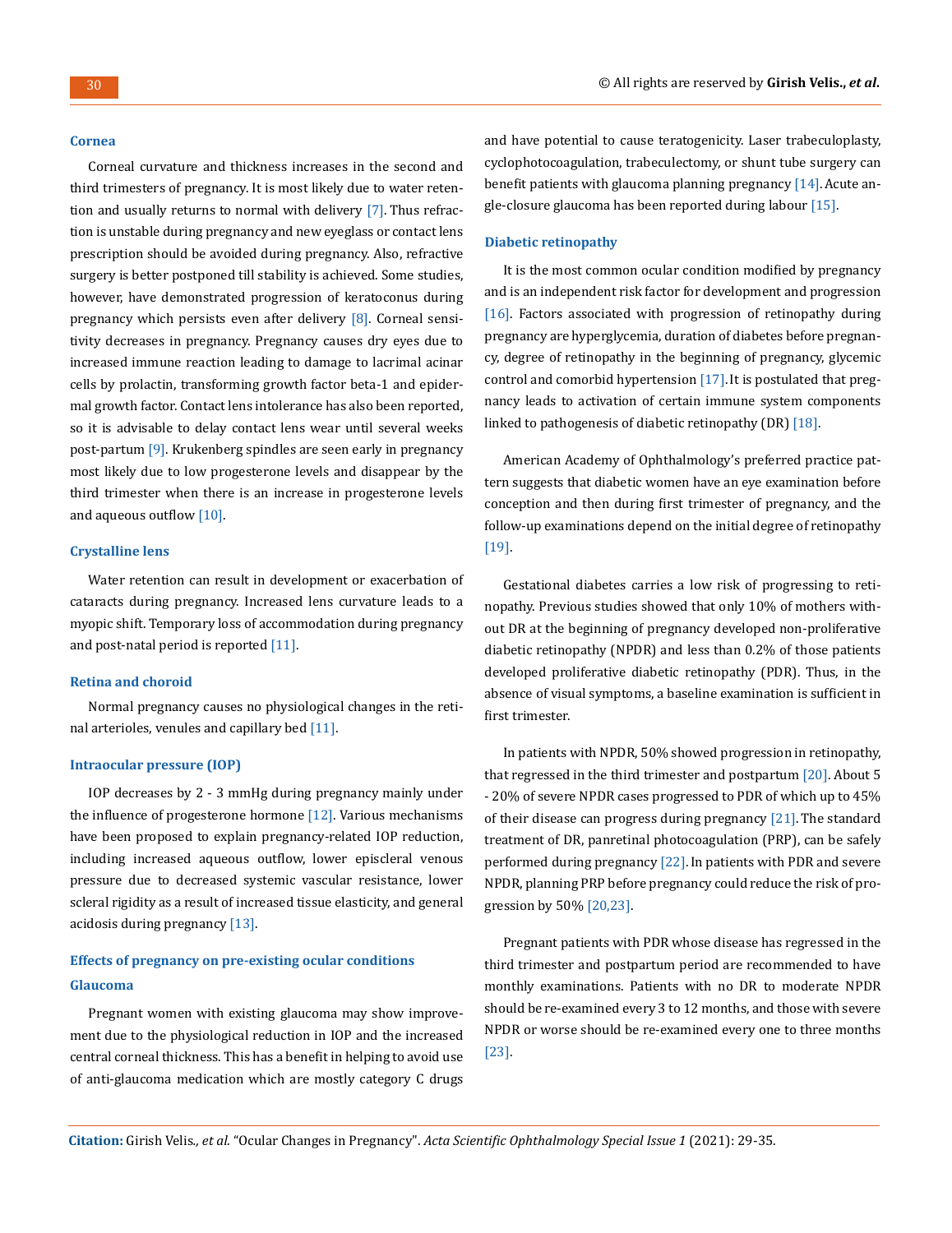Diabetic macular edema, seen with proteinuria or hypertension, can worsen during pregnancy. It spontaneously resolves postpartum, but can remain in some cases and cause long-term visual loss [9]. Clinically significant disease can be treated with laser therapy [20].

Anti-vascular endothelial growth factor (anti-VEGF) injection is the accepted treatment modality for retinal vascular disorders and neovascularization in PDR in patients of childbearing age [24]. It is normally considered safer during pregnancy. However, few studies have reported miscarriage and complication [25]. Bevacizumab and ranibizumab are category C drugs and theoretically can affect placental vasculature. Bevacizumab is preferred over Ranibizumab as its high molecular weight can prevent it from crossing the placenta. Thus, the decision to treat with antiVEGF agents needs to be made individually on a case based approach by a well informed patient and her physician with carefully monitored pregnancy.

#### **Uveal inflammatory disorders**

Non-infectious uveitis has been seen to improve in pregnancy, especially from the second trimester onwards, with the third trimester associated with the lowest activity, probably due to immunosuppressive effects and high levels of corticosteroids present. However, there is a risk of exacerbation postpartum. Ankylosing spondylitis associated anterior uveitis can be more common in the early postpartum period [13]. Postpartum endogenous endophthalmitis secondary to *Candida*, presumed to be due to intravascular dissemination around the time of delivery, has been reported [26].

Posterior scleritis worsens and recurrence increases during pregnancy [27]. Although the standard treatment is oral steroids, posterior sub-Tenon's triamcinolone injection is recommended for pregnant patients  $[13]$ . Choroidal neovascularization  $(CNV)$ can develop during pregnancy in case of myopia, punctate inner choroidopathy (PIC), presumed ocular histoplasmosis syndrome (POHS) or idiopathic [24,25].

Vogt-Koyanagi-Harada syndrome has been reported to regress and in some cases completely resolve during pregnancy and the postpartum period [28].

The improvements in these chronic sight threatening uveitic ailments during pregnancy can help pregnant women in reducing or avoiding systemic treatment related adverse events for which data is lacking.

#### **Central serous chorioretinopathy**

The risk of CSCR is increased in pregnancy by 9 times, due to the high levels of circulating corticosteroids, mostly seen in third trimester [29].Fibrinous subretinal exudates are more commonly reported in a pregnant female with CSCR than a non-pregnant patient with CSCR [30]. Spontaneous regression is observed at the end of pregnancy or after birth; however, there may be a tendency for recurrence in the same eye in subsequent pregnancies [30]. Laser is reserved only for selected cases.

#### **Optic neuritis**

Incidence of optic neuritis decreases during pregnancy like other inflammatory conditions. It has been reported with hyperemesis gravidarum. The relapses decrease in third trimester and increase early postpartum in multiple sclerosis [31]. Multiple sclerosis can present for the first time during pregnancy [32].

#### **Ocular toxoplasmosis**

A primary infection or reactivation of latent ocular toxoplasmosis during pregnancy causes decreased vision and floaters. Women with active infection during pregnancy should be monitored every three months  $[33]$ . The risk of transmission to the fetus is frequent in the third trimester due to the greatest contact between maternal and fetal circulation. The fetal damage, however, is more severe if the infection is acquired during first trimester with decrease in the risk in second and third trimester. Spiramycin is the drug of choice during pregnancy. Systemic toxicity can be avoided by intravitreal injection of clindamycin and dexamethasone [34].

#### **Ocular tumors**

Choroidal haemangiomas have been reported to undergo rapid growth during pregnancy and regress postpartum [10]. It was believed that uveal melanoma can present for the first time or grow rapidly during pregnancy [35], however recent studies rule out the hormonal influence for this [36]. No evidence suggests for termination of pregnancy for a woman with uveal melanoma to avoid metastasis to the fetus [10].

## **Ocular pathology emerging with pregnancy Pre-eclampsia and eclampsia**

About 5% of pregnant women develop preeclampsia and a one third of them have ocular manifestations.26 Most frequent complaint is blurred vision. Photopsia, scotoma, and diplopia are also reported [37]. The degree of retinopathy is proportional to the severity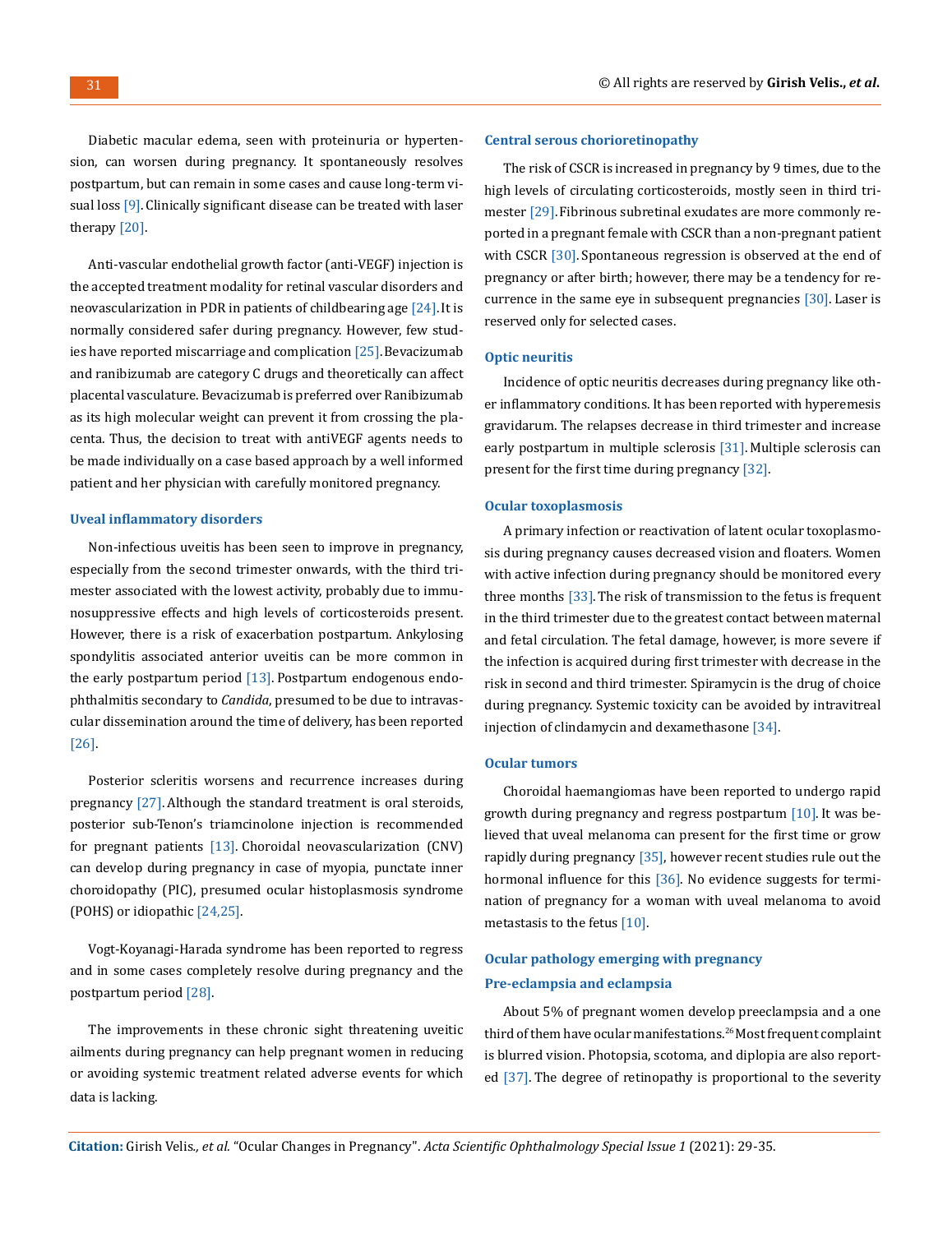of preeclampsia. The possible underlying mechanisms could be: hypoperfusion, ischemia, endothelial damage, hormonal changes and coexisting systemic vascular disease. The clinical findings are similar to hypertensive retinopathy with focal and generalised arteriolar attenuation. More severe involvement includes retinal edema, cotton wool spots, hemorrhages, retinal nerve fibre layer infarction and even neovascularisation causing vitreous hemorrhage. Optic nerve in preeclampsia can manifest papilledema, ischemic optic neuropathy and atrophy. Exudative retinal detachment is seen in 1% of preeclamptic patients and 10% of eclamptic patients [37].Most of these findings return to normal following the resolution of preeclampsia [38]. There is a reported case of cortical blindness associated with pre-eclampsia [12].

#### **Occlusive vascular disorders**

Pregnancy is a hypercoagulable state, pregnancy related central and branch retinal arterial occlusions are rarely reported and retinal vein occlusions are even rarer.

Purtscher-like retinopathy, characterised by extensive cottonwool spots with or without retinal hemorrhages and severe bilateral visual loss, has been reported in the immediate post-partum period. Serous retinal detachment, vitreous hemorrhage, central retinal vein occlusion and Purtscher-like retinopathy have been reported in patients with HELLP syndrome [39].

Anti-phospholipid syndrome, an autoimmune disorder, involves both the anterior and posterior segment of the eye characterised by episcleritis, iritis, conjunctival telangiectasia or conjunctival microaneurysms, vitritis, retinal detachment, retinal hemorrhages, cotton wool spots, central serous type chorioretinopathy, posterior scleritis, branch or central retinal vein occlusion, bilateral choroidal infarction, cilioretinal artery occlusion, and venous tortuosity [40].

Disseminated Intravascular Coagulation (DIC), an acquired disorder of systemic intravascular activation of coagulation, frequently involves the choroid. Occlusion of the choriocapillaris by a thrombus leads to disruption of the overlying retinal pigment epithelium, causing serous retinal detachment [41]. Even though the serous detachment resolves, the pigment epithelial changes tend to persist.

Thrombotic thrombocytopenic purpura is a rare disease entity with ocular sequelae in 10% patients. Retinal haemorrhages, exudates, arteriolar narrowing, optic atrophy and serous retinal detachment are known fundus findings. Subconjunctival haemorrhage, extraocular muscle paresis, scotoma, anisocoria and homonymous hemianopia are also reported [42].

#### **Graves' disease**

It is the most common cause of hyperthyroidism in pregnancy and an important cause of unilateral and bilateral proptosis. It exacerbates in the first trimester, remits in the second and third trimesters and relapses postpartum [9]. It is characterised by eye stare, eyelid lag, proptosis and extraocular muscle palsy [43]. Mild cases can be observed, while propylthiouracil is the drug of choice for moderate to severe cases in pregnancy  $[44]$ .

#### **Idiopathic intracranial hypertension**

It is common in the first trimester of pregnancy and manifests as visual obscuration, diplopia, scotomata, photopsias, pulsatile tinnitus and retrobulbar pain [45]. Papilledema is typically bilateral but may be unilateral or even absent in some cases [45]. Treatment is observation and weight reduction. Acetazolamide is contraindicated in pregnancy.

#### **Pituitary tumours**

A pre-existing pituitary gland tumor shows accelerated growth during pregnancy possibly due to the angiogenetic effect of estrogen [46]. Meningioma and uveal melanoma are the other most common tumors.35 Pituitary growth of adenomas manifests as decrease in visual acuity, visual field changes mostly bitemporal defects and diplopia. Magnetic resonance imaging is diagnostic in such cases and requires monthly ophthalmologic examination and visual field monitoring. Bromocriptine is a safer treatment option in pregnant women with prolactinomas.

#### **Sheehan syndrome**

Also known as pituitary apoplexy, is an enlargement of pituitary gland due to infarction and severe postpartum hemorrhage in pituitary adenoma. It is a vision-threatening condition manifesting as visual field loss (bitemporal superior quadrant), headache and ophthalmoplegia. Ptosis, diplopia and mydriasis can occur if 3rd, 4th and 6th cranial nerves are compressed in the cavernous sinus. Involvement of the sympathetic nerve fibres causes Horner's syndrome [47].

#### **Use of ocular medication during pregnancy**

In general, lowest possible dose should be prescribed to limit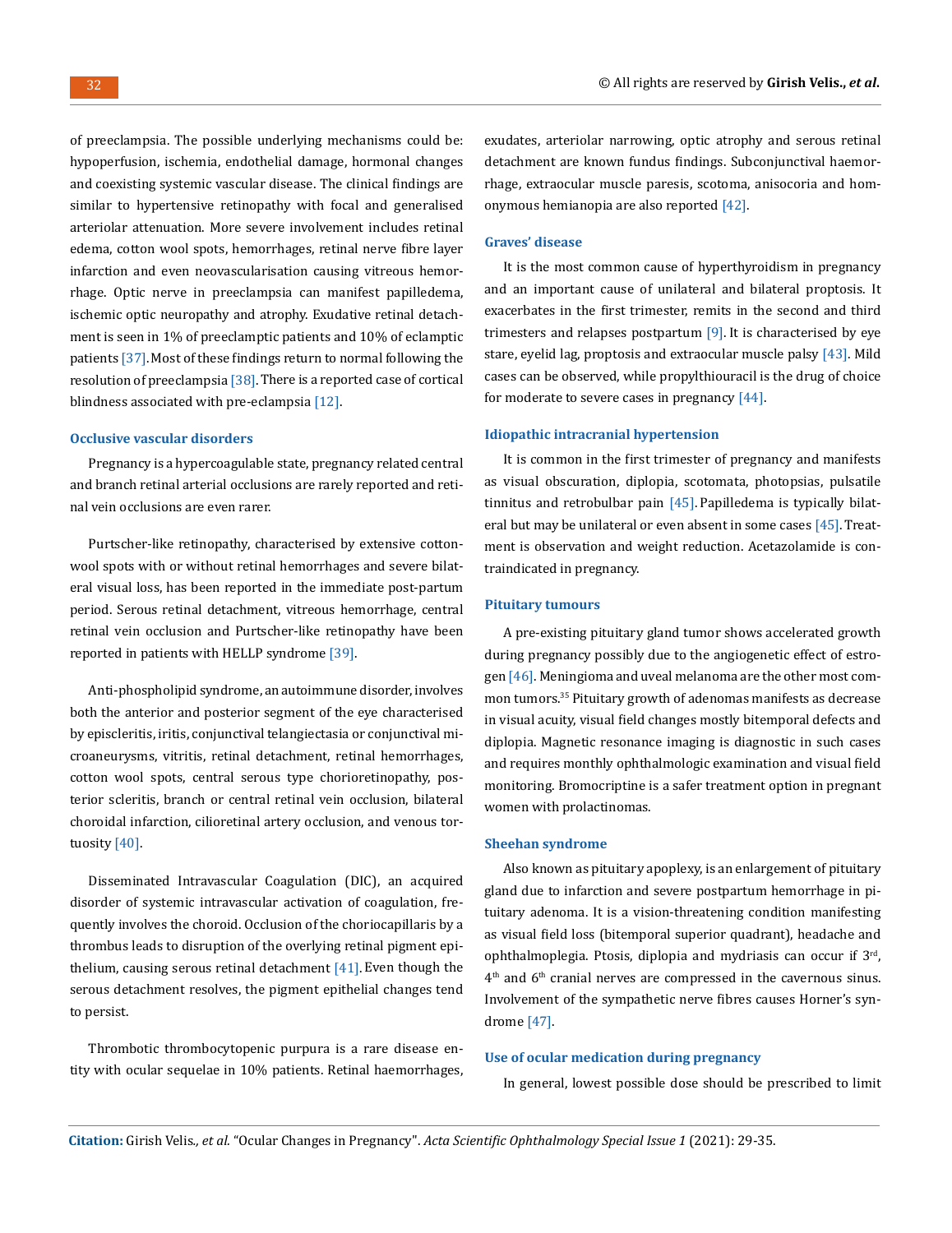systemic absorption and avoid toxicity. Punctual occlusion and wiping away excess eyedrops after administration can further limit systemic absorption. The precise effect of ocular medication on pregnancy and lactation needs further research [48].

Fluorescein crosses the placenta while indocyanine green does not but both are category C drugs. Cycloplegics like tropicamide and cyclopentolate are also category C drugs. Systemic use of atropine, homatropine and phenylephrine has resulted in minor fetal malformations in some cases. Thus, there is a relative contraindication for its ocular use  $[49]$ . It is better to avoid its usage in the first trimester even for the purpose of examination.

Erythromycin, ophthalmic tobramycin, ophthalmic gentamicin, polymyxin B, acyclovir and quinolones are safer during pregnancy, while chloramphenicol, neomycin and tetracycline are to be completely avoided [48].

Topical steroid and nonsteroid anti-inflammatory drugs are category C. Topical cyclosporine is in category C. Antihistamines and antiallergy drugs are category C except sodium cromoglycate (category B) [1].

All topical antiglaucoma medications except brimonidine (category B) are category C drugs. Beta blockers can lead to neonatal beta blockade and should be discontinued 2 - 3 days prior to delivery. They should not be used in a lactating mother as concentrated in milk [49]. Systemic and topical carbonic anhydrase inhibitors are contraindicated in pregnancy and lactation due to teratogenicity [50].

Miotic drugs appear to be safer during pregnancy. Prostaglandin use can lead to early delivery or miscarriage. Brimonidine, an alpha 2 agonist, although in category B carries the risk of apnea and bradycardia in the newborn, hence should be avoided during lactation [50].

Lignocaine, a category B drug, is the safest anaesthetic for pregnant women undergoing ocular surgery.<sup>1</sup> Bupivacaine, a category C drug, can cause bradycardia in the fetus, hence not recommended. Proparacaine hydrochloride, a topical anaesthetic, is also in category C [1].

### **Conclusion**

Pregnancy is a unique health condition that necessitates consideration in any health issues affecting women. Ophthalmologists need to be aware of the various physiological and pathological conditions affecting the eye that can influence the outcome.

#### **Conflict of Interest**

Nil.

#### **Bibliography**

- 1. [Yenerel NM and Küçümen RB. "Pregnancy and the eye".](https://www.ncbi.nlm.nih.gov/pmc/articles/PMC5082244/) *The [Turkish Journal of Ophthalmology](https://www.ncbi.nlm.nih.gov/pmc/articles/PMC5082244/)* 45.5 (2015): 213-219.
- 2. Bolanca I., *et al*[. "Chloasma the mask of pregnancy".](https://www.researchgate.net/publication/27218001_Chloasma_-_The_Mask_of_Pregnancy) *Collegium Antropologicum* [32.2 \(2008\): 139-141.](https://www.researchgate.net/publication/27218001_Chloasma_-_The_Mask_of_Pregnancy)
- 3. [Jadotte YT and Schwartz RA. "Melasma: insights and perspec](https://pubmed.ncbi.nlm.nih.gov/20624364/)tives". *[Acta Dermatovenerologica Croatica](https://pubmed.ncbi.nlm.nih.gov/20624364/)* 18 (2010): 124-129.
- 4. [Sanke RF. "Blepharoptosis as a complication of pregnancy".](https://pubmed.ncbi.nlm.nih.gov/6497218/) *An[nals of Ophthalmology](https://pubmed.ncbi.nlm.nih.gov/6497218/)* 16.8 (1984): 720-722.
- 5. Mackensen F., *et al*[. "Ocular changes during pregnancy".](https://www.aao.org/eyenet/article/ocular-changes-during-pregnancy)  *[Deutsches Ärzteblatt International](https://www.aao.org/eyenet/article/ocular-changes-during-pregnancy)* 111.33-34 (2014): 567-576.
- 6. Chawla S., *et al*[. "Ophthalmic considerations in pregnancy".](https://www.ncbi.nlm.nih.gov/pmc/articles/PMC3862469/)  *[Medical Journal Armed Forces India](https://www.ncbi.nlm.nih.gov/pmc/articles/PMC3862469/)* 69 (2013): 278-284.
- 7. Efe YK., *et al*[. "The course of corneal and intraocular pressure](https://www.sciencedirect.com/science/article/abs/pii/S0008418212000051)  changes during pregnancy". *[The Canadian Journal of Ophthal](https://www.sciencedirect.com/science/article/abs/pii/S0008418212000051)mology* [47.2 \(2012\): 150-154.](https://www.sciencedirect.com/science/article/abs/pii/S0008418212000051)
- 8. [Naderan M and Jahanrad A. "Topographic, tomographic and](https://pubmed.ncbi.nlm.nih.gov/27781383/)  [biomechanical corneal changes during pregnancy in patients](https://pubmed.ncbi.nlm.nih.gov/27781383/)  [with keratoconus: a cohort study".](https://pubmed.ncbi.nlm.nih.gov/27781383/) *Acta Ophthalmologica* 95.4 [\(2017\): e291-e296.](https://pubmed.ncbi.nlm.nih.gov/27781383/)
- 9. [Millodot M. "The influence of pregnancy on the sensitivity of](https://bjo.bmj.com/content/61/10/646)  the cornea". *[British Journal of Ophthalmology](https://bjo.bmj.com/content/61/10/646)* 61 (1977): 646- [649.](https://bjo.bmj.com/content/61/10/646)
- 10. Omoti AE., *et al*[. "A review of the changes in the ophthalmic](https://pubmed.ncbi.nlm.nih.gov/19435022/)  [and visual system in pregnancy".](https://pubmed.ncbi.nlm.nih.gov/19435022/) *African Journal of Reproductive Health* [12.3 \(2008\): 185-196.](https://pubmed.ncbi.nlm.nih.gov/19435022/)
- 11. [Sunness JS and Santos A. "Pregnancy and the Mother's eye".](https://entokey.com/pregnancy-and-the-mothers-eye/)  [In: Duane's Clinical Ophthalmology on CD-ROM. Philadelphia:](https://entokey.com/pregnancy-and-the-mothers-eye/)  [Lippincott Williams and Wilkins \(2001\).](https://entokey.com/pregnancy-and-the-mothers-eye/)
- 12. Akar Y., *et al*[. "Effect of pregnancy on intraobserver and inter](https://pubmed.ncbi.nlm.nih.gov/15627826/)[technique agreement in intraocular pressure measurements".](https://pubmed.ncbi.nlm.nih.gov/15627826/)  *Ophthalmologica* [219.1 \(2005\): 36-42.](https://pubmed.ncbi.nlm.nih.gov/15627826/)
- 13. [Sunness JS. "The pregnant woman's eye".](https://pubmed.ncbi.nlm.nih.gov/3279558/) *Survey of Ophthalmology* [32 \(1988\): 219-238.](https://pubmed.ncbi.nlm.nih.gov/3279558/)

**Citation:** Girish Velis*., et al.* "Ocular Changes in Pregnancy". *Acta Scientific Ophthalmology Special Issue 1* (2021): 29-35.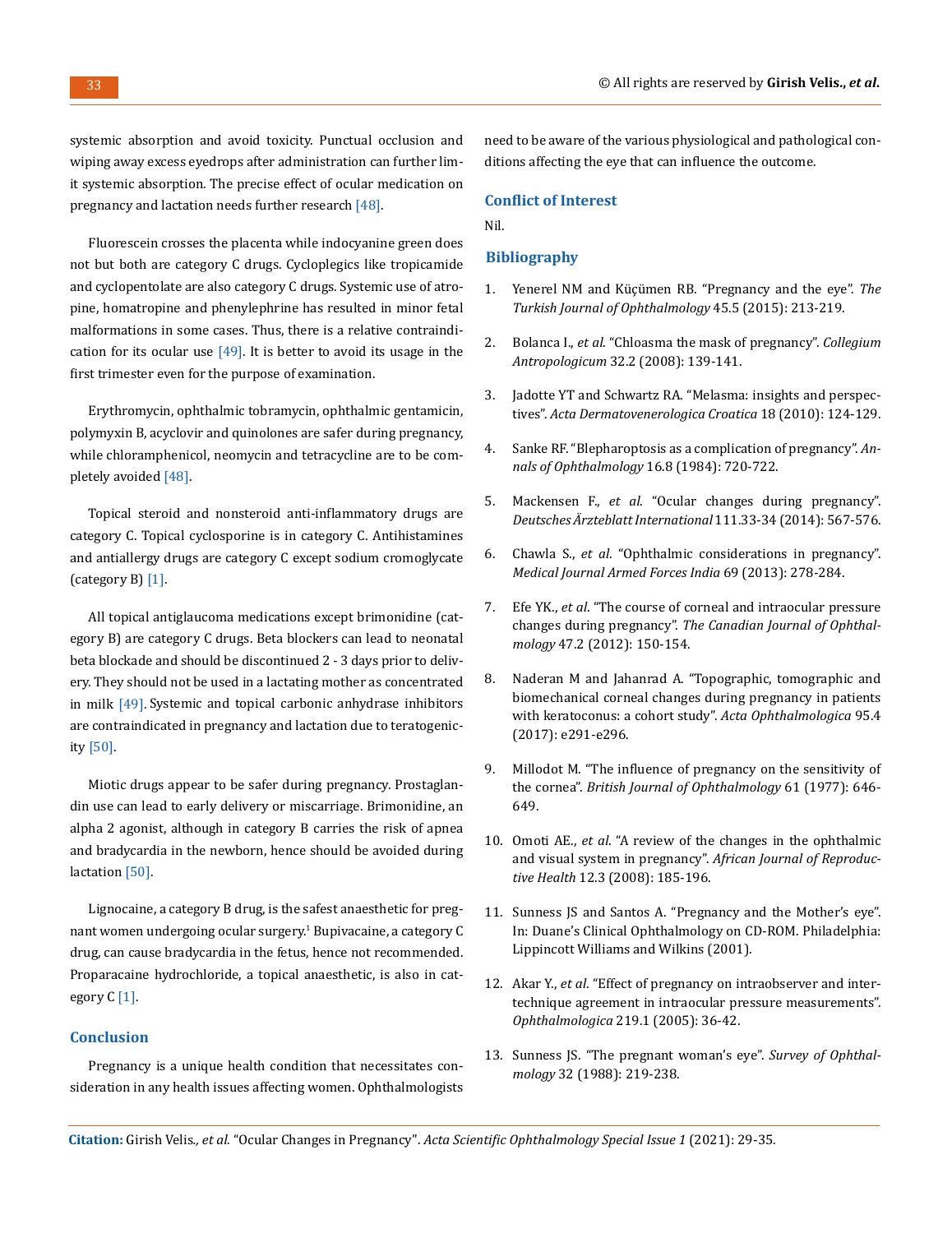- 14. Brauner SC., *et al*[. "The course of glaucoma during pregnancy:](https://jamanetwork.com/journals/jamaophthalmology/fullarticle/417821)  a retrospective case series". *[Archives of Ophthalmology](https://jamanetwork.com/journals/jamaophthalmology/fullarticle/417821)* 124.8 [\(2006\): 1089-1094.](https://jamanetwork.com/journals/jamaophthalmology/fullarticle/417821)
- 15. [Kearns PP and Dhillon BJ. "Angle closure glaucoma precipitat](https://onlinelibrary.wiley.com/doi/abs/10.1111/j.1755-3768.1990.tb01910.x)ed by labour". *[Acta Ophthalmology](https://onlinelibrary.wiley.com/doi/abs/10.1111/j.1755-3768.1990.tb01910.x)* 68 (1990): 225-226.
- 16. [Sheth BP. "Does pregnancy accelerate the rate of progression](https://www.researchgate.net/publication/51406079_Does_pregnancy_accelerate_the_rate_of_progression_of_diabetic_retinopathy_An_update)  of diabetic retinopathy?" *[Current Diabetes Reports](https://www.researchgate.net/publication/51406079_Does_pregnancy_accelerate_the_rate_of_progression_of_diabetic_retinopathy_An_update)* 2 (2002): [327-330.](https://www.researchgate.net/publication/51406079_Does_pregnancy_accelerate_the_rate_of_progression_of_diabetic_retinopathy_An_update)
- 17. Klein BE., *et al*[. "Effect of pregnancy on progression of diabetic](https://pubmed.ncbi.nlm.nih.gov/2404715/)  retinopathy". *Diabetes Care* [13.1 \(1990\): 34-40.](https://pubmed.ncbi.nlm.nih.gov/2404715/)
- 18. Kastelan S., *et al*[. "Does maternal immune system alternation](https://pubmed.ncbi.nlm.nih.gov/18479838/)  [during pregnancy influence the progression of retinopathy in](https://pubmed.ncbi.nlm.nih.gov/18479838/)  diabetic women?" *[Medical Hypotheses](https://pubmed.ncbi.nlm.nih.gov/18479838/)* 71.3 (2008): 464-465.
- 19. Preferred Practice Pattern Guidelines: Diabetic Retinopathy: American Academy of Ophthalmology (2019).
- 20. [Sheth BP. "Does pregnancy accelerate the rate of progression](https://www.researchgate.net/publication/51406079_Does_pregnancy_accelerate_the_rate_of_progression_of_diabetic_retinopathy_An_update)  [of diabetic retinopathy?: an update".](https://www.researchgate.net/publication/51406079_Does_pregnancy_accelerate_the_rate_of_progression_of_diabetic_retinopathy_An_update) *Current Diabetes Reports*  [8.4 \(2008\): 270-273.](https://www.researchgate.net/publication/51406079_Does_pregnancy_accelerate_the_rate_of_progression_of_diabetic_retinopathy_An_update)
- 21. Hussain RN., *et al*[. "Pregnancy and retinal diseases".](http://www.ksos.in/ksosjournal/journalsub/Journal_Article_25_437.pdf) *Kerala [Journal of Ophthalmology](http://www.ksos.in/ksosjournal/journalsub/Journal_Article_25_437.pdf)* 23.3 (2011): 206-209.
- 22. Chan WC., *et al*[. "Management and outcome of sight-threaten](https://www.researchgate.net/publication/5535029_Management_and_outcome_of_sight-threatening_diabetic_retinopathy_in_pregnancy)[ing diabetic retinopathy in pregnancy".](https://www.researchgate.net/publication/5535029_Management_and_outcome_of_sight-threatening_diabetic_retinopathy_in_pregnancy) *Eye* 18.8 (2004): 826- [832.](https://www.researchgate.net/publication/5535029_Management_and_outcome_of_sight-threatening_diabetic_retinopathy_in_pregnancy)
- 23. Rahman W., *et al*[. "Progression of retinopathy during preg](https://pubmed.ncbi.nlm.nih.gov/17430509/)[nancy in type 1 diabetes mellitus".](https://pubmed.ncbi.nlm.nih.gov/17430509/) *Clinical and Experimental Ophthalmology* [35.3 \(2007\): 231-236.](https://pubmed.ncbi.nlm.nih.gov/17430509/)
- 24. Rosen E., *et al*[. "Exposure to verteporfin and bevacizumab](https://pubmed.ncbi.nlm.nih.gov/18617903/)  [therapy for choroidal neovascularization secondary to punc](https://pubmed.ncbi.nlm.nih.gov/18617903/)[tate inner choroidopathy during pregnancy".](https://pubmed.ncbi.nlm.nih.gov/18617903/) *Eye* 23.6 (2009): [1479.](https://pubmed.ncbi.nlm.nih.gov/18617903/)
- 25. Tarantola RM., *et al*[. "Intravitreal bevacizumab during preg](https://iovs.arvojournals.org/article.aspx?articleid=2370894)nancy". *Retina* [30.9 \(2010\): 1405-1411.](https://iovs.arvojournals.org/article.aspx?articleid=2370894)
- 26. Cantrill HL., *et al*[. "Postpartum Candida endophthalmitis".](https://jamanetwork.com/journals/jama/article-abstract/369086)  *[The Journal of the American Medical Association](https://jamanetwork.com/journals/jama/article-abstract/369086)* 243 (1980): [1163-1165.](https://jamanetwork.com/journals/jama/article-abstract/369086)
- 27. Dinn RB., *et al*[. "Ocular changes in pregnancy".](https://www.aao.org/eyenet/article/ocular-changes-during-pregnancy) *Obstetrical and [Gynecological Survey](https://www.aao.org/eyenet/article/ocular-changes-during-pregnancy)* 58 (2003): 137-144.
- 28. Nohara M., *et al*[. "Vogt-koyanagi-harada disease during preg](https://bjo.bmj.com/content/bjophthalmol/79/1/94.full.pdf)nancy". *[British Journal of Ophthalmology](https://bjo.bmj.com/content/bjophthalmol/79/1/94.full.pdf)* 79 (1995): 94-95.
- 29. Liu B., *et al*[. "Risk factors for central serous chorioretinopathy:](https://pubmed.ncbi.nlm.nih.gov/26710181/)  [a systematic review and meta-analysis".](https://pubmed.ncbi.nlm.nih.gov/26710181/) *Retina* 36.1 (2016): [9-19.](https://pubmed.ncbi.nlm.nih.gov/26710181/)
- 30. Perkins SL., *et al*[. "Clinical characteristics of central serous](https://www.sciencedirect.com/science/article/abs/pii/S0161642001009514)  [chorioretinopathy in women".](https://www.sciencedirect.com/science/article/abs/pii/S0161642001009514) *Ophthalmology* 109.2 (2002): [262-266.](https://www.sciencedirect.com/science/article/abs/pii/S0161642001009514)
- 31. Sadovnick AD., *et al*[. "Pregnancy and multiple sclerosis. A pro](https://pubmed.ncbi.nlm.nih.gov/7980107/)spective study". *[Archives of Neurology](https://pubmed.ncbi.nlm.nih.gov/7980107/)* 51 (1994): 1120-1124.
- 32. Karp I., *et al*[. "Does pregnancy alter the long-term course of](https://www.researchgate.net/publication/262113625_Does_pregnancy_alter_the_long-term_course_of_multiple_sclerosis)  multiple sclerosis?" *[Annals of Epidemiology](https://www.researchgate.net/publication/262113625_Does_pregnancy_alter_the_long-term_course_of_multiple_sclerosis)* 24 (2014): 504- [508.](https://www.researchgate.net/publication/262113625_Does_pregnancy_alter_the_long-term_course_of_multiple_sclerosis)
- 33. [Bonfioli AA and Orefice F. "Toxoplasmosis".](https://pubmed.ncbi.nlm.nih.gov/16282146/) *Seminars in Ophthalmology* [20.3 \(2005\): 129-141.](https://pubmed.ncbi.nlm.nih.gov/16282146/)
- 34. Lasave AF., *et al*[. "Intravitreal clindamycin and dexametha](https://pubmed.ncbi.nlm.nih.gov/20471684/)[sone for zone 1 toxoplasmic retinochoroiditis at twenty-four](https://pubmed.ncbi.nlm.nih.gov/20471684/)  months". *Ophthalmology* [117.9 \(2010\): 1831-1838.](https://pubmed.ncbi.nlm.nih.gov/20471684/)
- 35. Seddon JM., *et al*[. "Uveal melanomas presenting during preg](https://pubmed.ncbi.nlm.nih.gov/7126514/)[nancy and the investigation of estrogen receptors in melano](https://pubmed.ncbi.nlm.nih.gov/7126514/)mas". *[British Journal of Ophthalmology](https://pubmed.ncbi.nlm.nih.gov/7126514/)* 66 (1982): 695-704.
- 36. Grostern RJ., *et al*[. "Collaborative Ocular Melanoma Study](https://pubmed.ncbi.nlm.nih.gov/11158813/)  [Group. Absence of type I estrogen receptors in choroidal](https://pubmed.ncbi.nlm.nih.gov/11158813/)  [melanoma: analysis of collaborative ocular melanoma study](https://pubmed.ncbi.nlm.nih.gov/11158813/)  (COMS) eyes". *[American Journal of Ophthalmology](https://pubmed.ncbi.nlm.nih.gov/11158813/)* 131 (2001): [788-791.](https://pubmed.ncbi.nlm.nih.gov/11158813/)
- 37. [Vigil-De Gracia P and Ortega-Paz L. "Retinal detachment in](https://www.researchgate.net/publication/51457510_Retinal_detachment_in_association_with_pre-eclampsia_eclampsia_and_HELLP_syndrome)  [association with pre-eclampsia, eclampsia, and HELLP syn](https://www.researchgate.net/publication/51457510_Retinal_detachment_in_association_with_pre-eclampsia_eclampsia_and_HELLP_syndrome)drome". *[International Journal of Gynecology and Obstetrics](https://www.researchgate.net/publication/51457510_Retinal_detachment_in_association_with_pre-eclampsia_eclampsia_and_HELLP_syndrome)*  [114.3 \(2011\): 223-225.](https://www.researchgate.net/publication/51457510_Retinal_detachment_in_association_with_pre-eclampsia_eclampsia_and_HELLP_syndrome)
- 38. Prado RS., *et al*[. "Retinal detachment in preeclampsia".](https://www.scielo.br/scielo.php?pid=s0066-782x2002001100011&script=sci_arttext) *Arq Bras Cardiology* [79.2 \(2002\): 183-186.](https://www.scielo.br/scielo.php?pid=s0066-782x2002001100011&script=sci_arttext)
- 39. Yılmaz A., *et al*. "Bilateral serous retinal detachment in preeclampsia". *Ret-Vit* 13 (2005): 307-310.
- 40. Tsironi E., *et al*[. "Ocular disorders as the prevailing manifesta](https://pubmed.ncbi.nlm.nih.gov/19946530/)[tions of antiphospholipid syndrome: a case series".](https://pubmed.ncbi.nlm.nih.gov/19946530/) *Cases Journal* [2 \(2009\): 159.](https://pubmed.ncbi.nlm.nih.gov/19946530/)
- 41. [Hoines J and Buettner H. "Ocular complications of dissemi](https://europepmc.org/article/med/2672208)[nated intravascular coagulation \(DIC\) in abruptio placentae".](https://europepmc.org/article/med/2672208)  *Retina* [9.2 \(1989\): 105-109.](https://europepmc.org/article/med/2672208)
- 42. [Percival SP. "Ocular findings in thrombotic thrombocytopenic](https://bjo.bmj.com/content/bjophthalmol/54/2/73.full.pdf)  [purpura \(Moschcowitz's disease\)".](https://bjo.bmj.com/content/bjophthalmol/54/2/73.full.pdf) *British Journal of Ophthalmology* [54 \(1970\): 73-78.](https://bjo.bmj.com/content/bjophthalmol/54/2/73.full.pdf)

**Citation:** Girish Velis*., et al.* "Ocular Changes in Pregnancy". *Acta Scientific Ophthalmology Special Issue 1* (2021): 29-35.